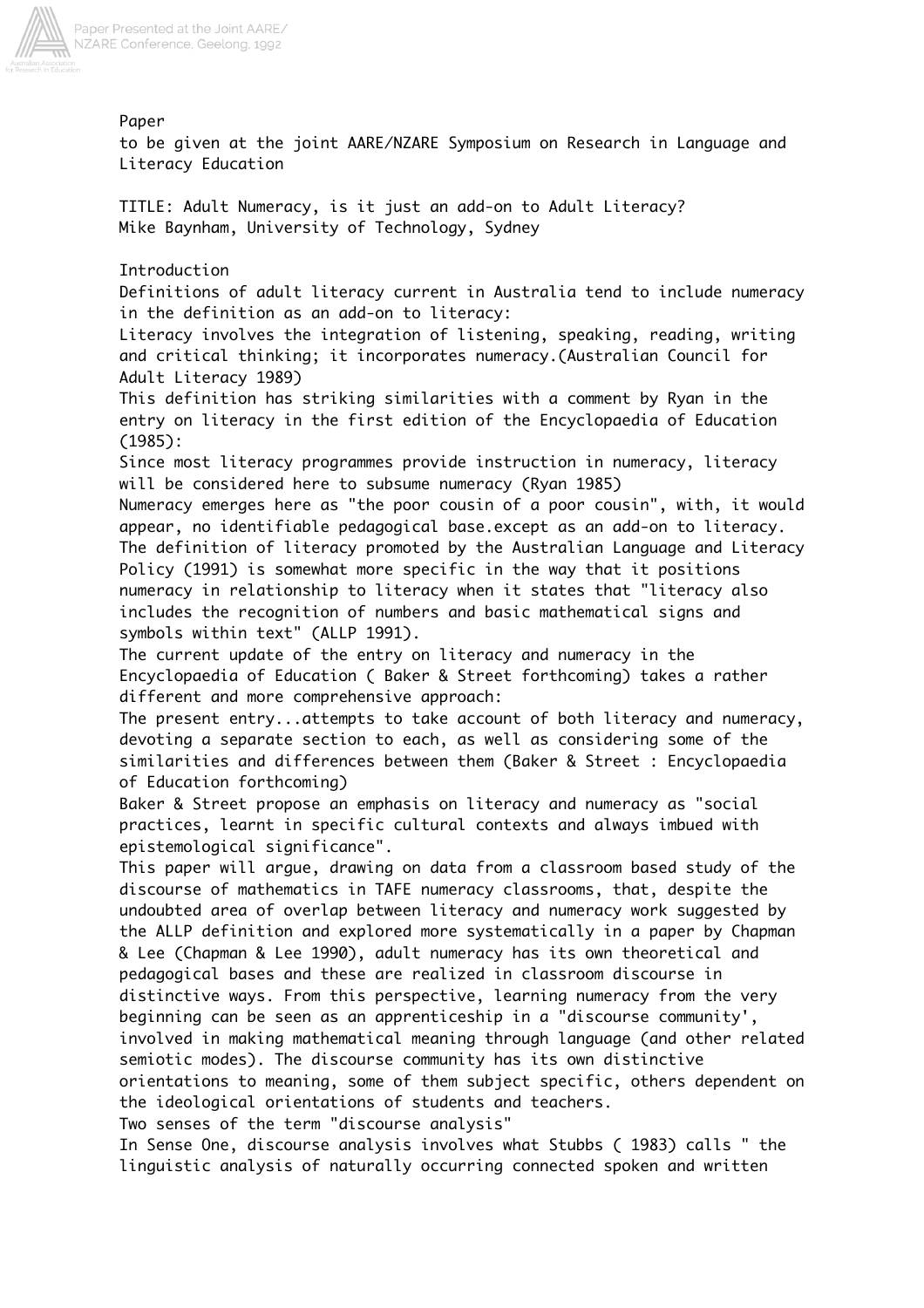

discourse". It is an empirical investigation of the organization of language above the level of the sentence. I will not here go into the theoretical variants of the attempts to investigate language empirically above the level of the sentence, although the contrast between a linguistically accountable discourse analysis and a more sociologically oriented conversational analysis (cf the discussion in Eggins 1991) is clearly an important dimension.

In Sense Two, for example in the work of Foucault (1972) Kress (1989) Gee (1990) a discourse refers to the "systematically-organized sets of statements which give expression to the meanings and values of an institution"(Kress 1989:7), which define and determine what can or cannot be said. Discourses, in Foucault's sense, articulate ideological positions. Uses of language are not neutral, technical channels of communication, but are informed by deeply seated ideological positions, some explicit, some implicit. The relative dominance of certain genres of written language (cf Kress et al and the genre theorists) is "naturalized" within the education

system. In Sense Two we can talk of the discourses of law, medicine and, as I hope to show in this paper, a discourse of mathematics which is part of the linguistic and ideological currency of the TAFE numeracy classroom. Sense One discourse analysis is primarily derived from linguistics, while Sense Two discourse analysis is primarily derived from social theory, without a necessary accountability to linguistic data.

I will argue that, in Sense Two discourse analysis, it is particularly important to keep the analysis linguistically grounded, in other words to retain a concern for how Sense Two discourses are realized in Sense One discourse. Otherwise the concept of discourse analysis becomes a kind of free floating cultural criticism (cf Brumfit 1989) with no regularly observable connections to the uses of language in given contexts of situation (language as social process). The question here is how are discourses (medicine, law) realized in spoken and written language, in the genres of the medical consultation, the doctor's letter of referral, the solicitor's letter or the cross-questioning in a court of law. Gee refers to Sense Two discourses as discourses with a capital D. In the next section I will briefly review some relevant strands of classroom based research (Sense One discourse analysis) and will then go on to show how mathematical practices are constructed in discourse with a capital D and how the concept of the "discourse community" can be used to show how the TAFE numeracy classroom operates.

## Investigating classroom discourse

Classroom discourse was from the beginning an object of linguistically based discourse analysis, perhaps because, as Stubbs points out "school lessons are a good place to start naturalistic observation of spoken interaction, since they are highly organized in some rather obvious ways" (Stubbs 1983: 40). Early work in discourse analysis (for example the Birmingham school cf Sinclair et al 1972) ) investigated the exchange structure of classroom discourse, identifying some rather general properties of classroom discourse which have continued to be influential. Another important strand in the investigation of the ways that classrooms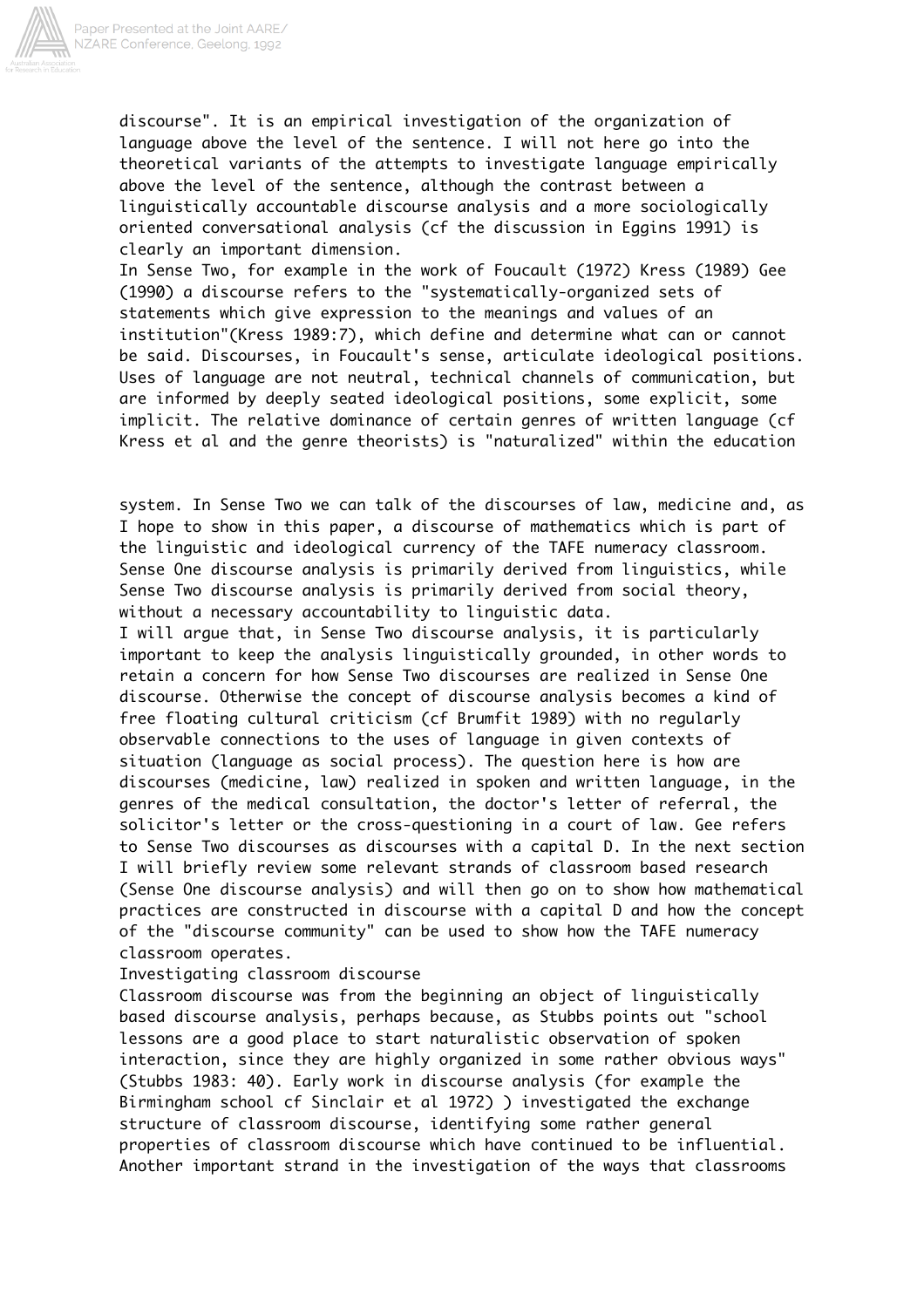

are constituted as social practice is classroom ethnography (cf Heath 1978, Green & Wallat 1980, Adelman (ed.) 1981, Cook-Gumperz (ed.) 1986, Roberts et al).

With very few exceptions (the work of Roberts et al in the UK on communication in multi-ethnic further education classrooms is one), the focus on classroom discourse has been school based, with little attention to the post school sector. In the area of TESOL, there is of course a considerable literature focusing on classroom discourse, mainly from an ethnographic or sense one discourse analysis perspective. In the area of Adult Basic Education, Grant and others have investigated the organization of Adult Literacy classrooms from an ethnographic perspective (Grant 1991), but we know of no studies which have systematically investigated the construction of mathematical practices in post-school classroom discourse. Ellerton & Clements' useful review of language factors in mathematics learning (Ellerton & Clements 1990) includes a section on Discourse Theory refer to such work but only in a schools context.Other work on mathematical discourse in the schools context is Walkerdine (1988) which achieves a Sense One and Sense Two perspective on mathematical discourse, Chapman and Mousley & Marks (1991).and Chapman (1992) which draws on linguistics, social semiotics and post-structuralist theory.

While Sense One discourse analysis and classroom ethnography have been good at showing us what makes classrooms classrooms, as distinct from any other type of social setting, they have so far not yielded a great amount of insight into the ways that particular subject/content areas are constituted in and through discourse and this has been the primary focus of the research on which I am reporting here.

The work of Lemke, drawing on systemic linguistic and ethnographic perspectives (Lemke 1982, 1983, 1985) addresses this issue as does the work of other of the genre theorists (Martin 1987, Painter & Martin (eds) 1986, Christie (ed.) 1990). The question is not so much what makes classrooms classrooms, important though this is, but rather how do the discourses of particular content areas operate in classroom discourse.

Lemke identifies two relevant dimensions for the discourse analysis of content areas in the classroom. One is the interactional construction of

classroom discourse, covering openings and closings, topic nomination, the typical exchange structures of classroom discourse, the teacher's questioning strategies, students strategies for clarifying

misunderstanding. The other dimension is the thematic development of the field of discourse :the what is being talked/learnt about.. Clearly the two dimensions are complementary. The present paper deals with aspects of the thematic development of the field of discourse, in particular the role of the transitivity system.

Bringing together Sense One and Sense Two approaches to discourse analysis, we are asking in what ways are mathematical practices constituted in discourse? We are looking for the ways that spoken and written language is constitutive of the making of mathematical meanings.

Discourses and Discourse Communities

The idea of the discourse community crops up in a number of contexts, for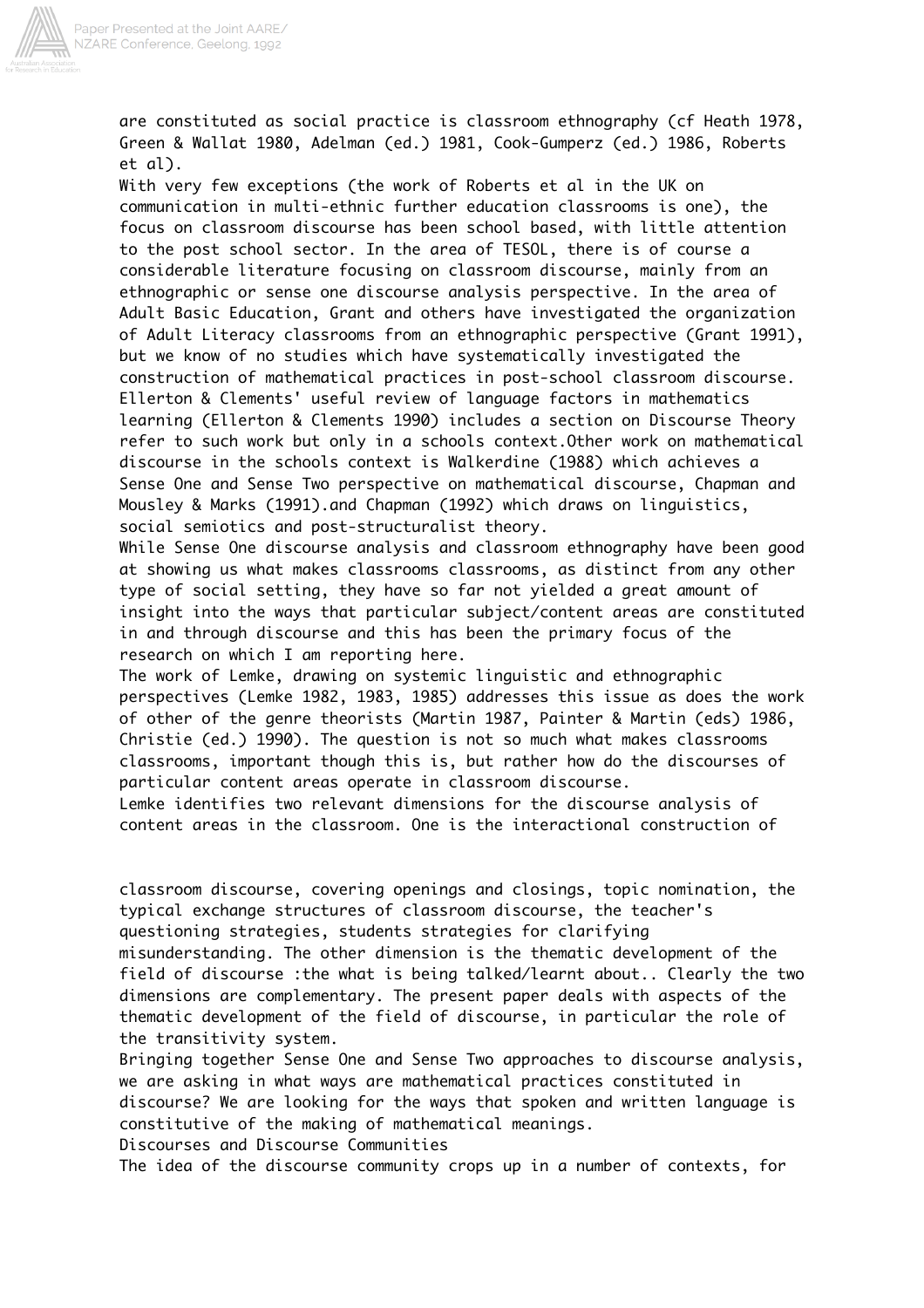

example in work on academic writing (cf Swales 1990). The concept of community brings with it ideas of membership and raises the issue of how people come to be members of a given discourse community, through what processes of socialization. Gee describes it in this way:

 social practices, Further these social practices are never just language or literacy practices. They always also involve ways of acting, interacting, being, thinking, valuing, believing, gesturing, dressing, using various 'props' (books, paper, notebooks, computers, rooms and buildings, etc.), as well as ways of using language (written or spoken). I have called these integrations of ways of being-doing-thinking-valuingspeaking-listening (-writing-reading)'Discourses'.

Each Discourse is tied to a particular social identity and to certain social settings and institutions. Each is a form of life, a way of being in the world, a way of being a 'person like us', in terms of actions, interaction, values, thought and language, whether this is people in our family, classroom, school, local drinking group, church, nation, ethnic group, sewing circle, business, job site, profession, gender, peer group, gang, and so on through a very long list (Gee 1990:174-5)

In this paper I will focus on some aspects of the uses of language involved in being part of a mathematics discourse community, in particular, as it happens on the "being-doing-thinking-valuing-speaking-listening (-writingreading)" as it is encoded in selections from the transitivity system of English in the discourse of teachers and students in two TAFE numeracy classes.

I will argue that becoming a member of an adult numeracy class involves an apprenticeship in a mathematical discourse, seen as a set of ways of making mathematical meaning in and through language (and other semiotic modes), that from the most "basic" level it is not possible to make mathematical meaning without being part of that discourse community. In this sense the mathematical discourse is constitutive of mathematical practices.: you literally can't do mathematics without engaging in it.

On not being part of a mathematics discourse community

The following extract from an article entitles "Workplace Illiteracy" (Zemke 1989), rather dramatically, if unconsciously illustrates the consequences of not being part of a mathematics discourse community: I'd ordered a large coffee and a bran muffin to go. The tab came to \$1.86. As on a hundred previous mornings, I tossed two crumpled singles onto the counter. The cashier, long-accustomed to snatching up moving money, flicked a thin arm across the counter top and began the simple cash transaction sequence. "Wait", I mumbled, "I gotta get a paper. Let me give you two nickels and a penny."

Since I normally don't blink, much less talk, before my third cup of coffee, she was understandably startled. "Huh? What? Excuse me?" "I need change for the newspaper machine, so I'm giving you 11 cents more". The seconds passed. Eventually, a glimmer of understanding appeared, along with a look of abject horror. Her jaw went slack. Her mouth dropped open. She stumbled back a half step and might have fled the scene had it not been for the wall at her back.

"You, you want me to make change?" she stammered. "But I already rang up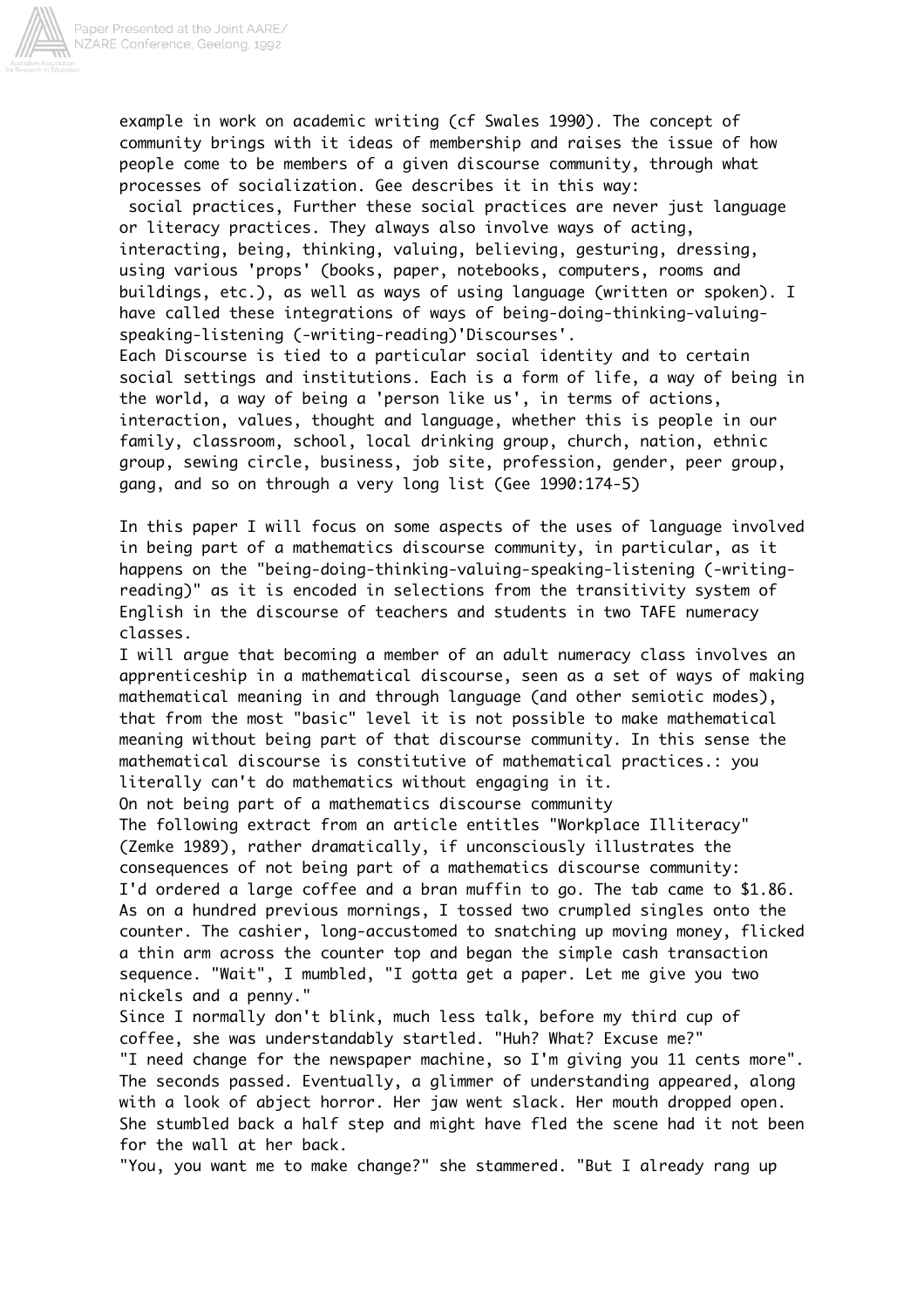

the coffee and the roll. And the register told me to give you 14 cents change." "I'm sure. But I need a newspaper. So I'm giving you 11 cents to go with the 14 cents you owe me. That way you can give me back a quarter so I can have a quarter to put in the newspaper machine." "You want me to give you a quarter so's you can buy a paper?" she asked. "If it's not too much trouble." "Oh. eleven and 14,. That's a quarter right?" "Right" "But I already rung it up,ya know. So if I give you a quarter, I'll be short at the end of the shift. Won't I? Like, I will be, won't I?" "On second thought, forget it. I'll listen to the radio". After this anecdote, Zemke continues ' I had run smack up against "innumeracy" the educational in-crowd's term for numerical illiteracy.. John Allen Paulos, a professor of mathematics at Temple University, defines the phenomenon as "an inability to deal comfortably with fundamental notions of numbers and chance" '. Zemke, perhaps unconsciously, uses the resources of narrative to construct the non linguistic, socio-political dimensions of Gee's Discourse: membership (the club of people who can do basic calculations) is defined be its opposite, the people who can't. Non standard language forms "ya know", simple repetitive work processes (Para One) , lexis related to physical appearance, intelligence and stance ( "a thin arm"," a glimmer of understanding", "her jaw went slack") are constructed as narrative devices to position the "neighbourhood coffee-and-rolls lady" in a particular socio-economic class and occupational range and as a non member of the mathematics discourse community (presumably inhabited by the author and the professor of mathematics at Temple University). As it happens the participants in this incident also introduce some of the transitivity choices typical of mathematical discourse, which will be discussed in more detail below. Take the following: 1) Oh. Eleven and 14. That's a quarter, right? 2) So I'm giving you 11 cents to go with the 14 cents you owe me. That way you can give me back a quarter so I can have a quarter to put in the newspaper machine. 3) So if I give you a quarter, I'll be short at the end of the shift. 4) And the register told me to give you 14 cents change 1), in highly spoken mode, is an instance of the relational process (cf Halliday 1985, Matthiessen 1991), in which the process relates two participants as Token and Value. This becomes clear if we remove the spoken-like thematization of 1) for the sake of simplicity of analysis and examine a clause like: Eleven and fourteen is the squarter Token **Process** Value

Matthiessen (1991) argues that relational processes of this sort are basic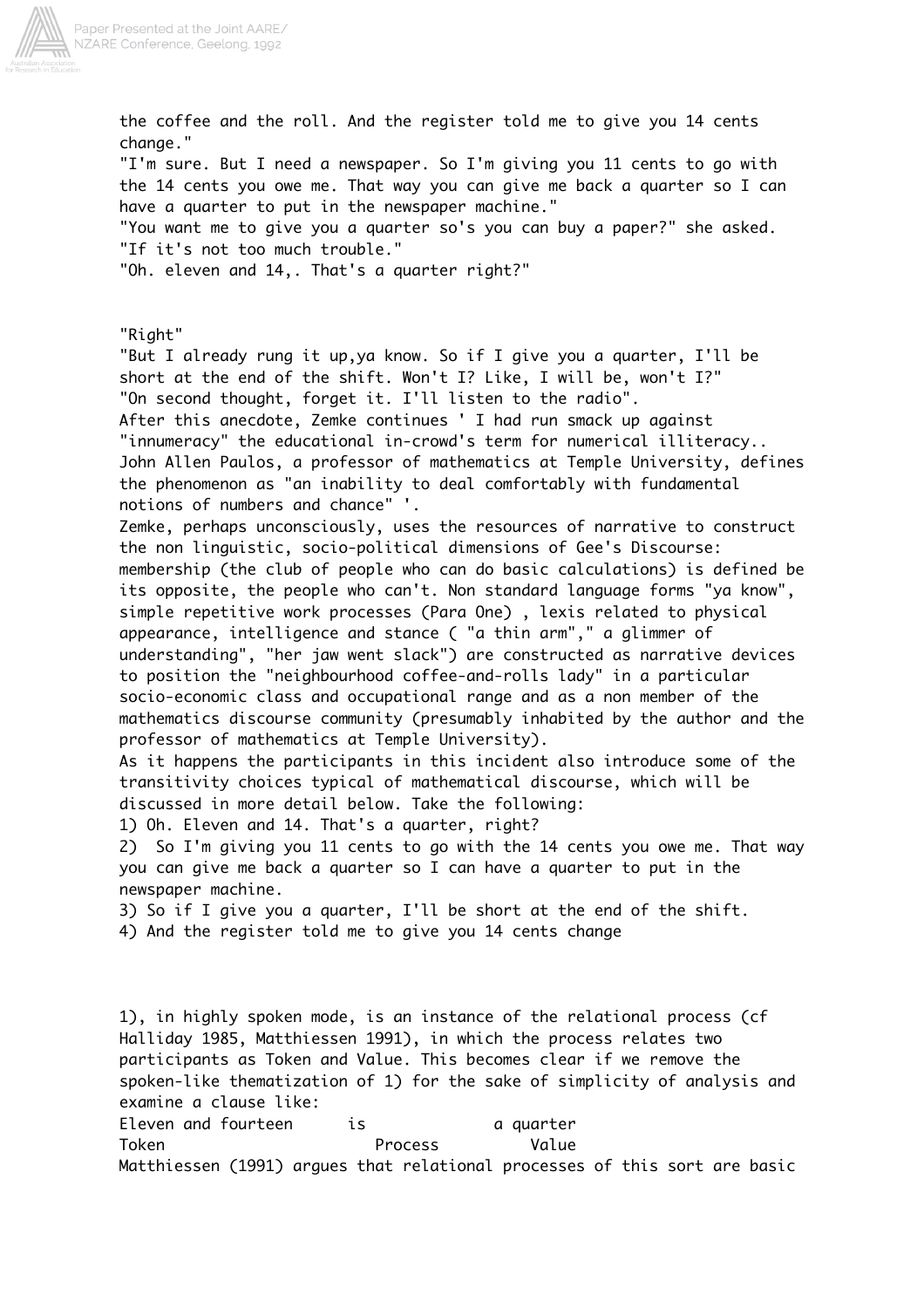

to the construction of semiosis. They are certainly basic to the construction of mathematical arguments.as we shall see in considering the data from the TAFE classrooms.

Suppose for the sake of argument, we substituted "makes" for "is" in the above clause.

5) Eleven and fourteen makes a quarter

We have overlaid, as it were, a material process on the relational one, since we would have to see 5) as an instance of grammatical metaphor, albeit one that is highly commonplace in mathematical arguments (as in "one and one makes two.")

2) shows the role of material process in basic mathematical operations ("giving", "giving back").albeit of a very concrete nature: the context allows one to conceive of money literally changing hands. We will see in the TAFE data the place that material process has in construing mathematical practices although,as we shall see, the referents are generally more abstract than in this example..

2) also provides an example of causal-conditional connectivity, in this context realized paratactically ("you can give me back a quarter so I can have a quarter to put in the newspaper machine") which is an important feature of mathematical discourse.

3) provides an instance of causal conditional logical connectivity, that is virtually canonical in the discourse of mathematics (IF THIS THEN THAT). The if clause is a material process type "I give you a quarter", while the main clause (the result) is a relational process "I'll be short". 4) is an instance of a clause type that is very common in one of the

classrooms considered in this paper. Matthiessen (1991) points out, following Halliday (1985) that verbal processes, while typically involving human participants:

The manager told me to give you 14 cents change verbal Saver **process** addressee a Reporting b Reported

can just as typically, by a form of semiotic extension, take non human participants in the Sayer role, provided these participants can be interpreted as semiotic sources (books, documents, articles, programmes etc). In this case the cash register is the Sayer/semiotic source: The register told me to give you 14 cents chang Sayer/ verbal semiotic **process** addressee source a Reporting b Reported The role of the register as Sayer seems to emphasize the powerlessness of the cashier (who is told) against the register (which tells). From this small text, we have been able to extract a number of process types which, I will argue, are fundamental to the construction of mathematical meanings in discourse. They are constitutive in the sense that making mathematical meaning would not be possible without them ( I am leaving out of consideration here the making of mathematical meanings for example within a visual semiotic).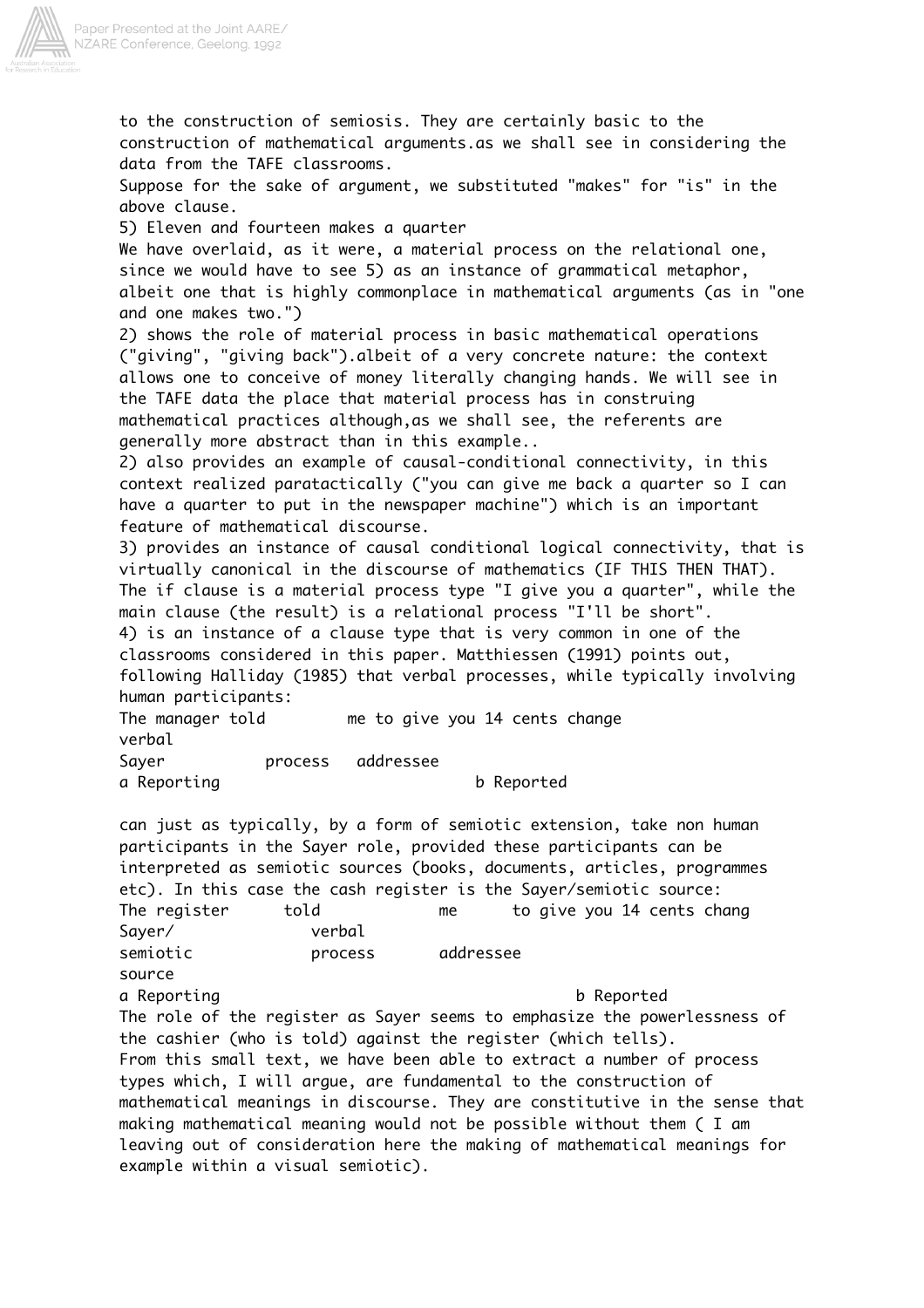

In terms of Gee's "being-doing-thinking-valuing-speaking-listening( writing-reading)" chain, we might say that the discourse of mathematics particularly selects being-doing-saying. In the two classooms which we are about to consider, the balance between being-doing-saying is somewhat differently weighted.

The two classroom contexts The data for this paper is drawn from a corpus of data from a range of TAFE

numeracy classrooms. The classrooms were videotaped and audiotaped with additional observational notes. The two classrooms considered here were selected because the teachers, both coming from rather different teaching backgrounds: one teacher (referred to as Teacher A), had come to numeracy teaching via literacy teaching and women's education. She has a postgraduate qualification in teaching Adult Basic Education, but no specialist maths training. The other teacher (Teacher B) had come into adult basic education work from primary school teaching and had studied maths at tertiary level as part of her teacher training. Both teachers appeared to be operating with rather different pedagogic styles. This paper is an attempt to come to grips with the ways these pedagogic styles might be realized in classroom discourse, but first it is necessary to characterize the constitutive features of the discourse of mathematics itself.

The scope of the project is to build up a complex picture of the mathematical discourse in these classrooms as they are realized in a number of interrelated linguistic systems. This paper will deal with aspects of the transitivity system.

Transitivity in mathematical discourse

The analysis of transitivity used here is derived from Halliday (1985) and Matthiessen (1991). According to Halliday: "transitivity specifies the different types of process that are recognized in the language, and the structures by which they are expressed" (Halliday 1985: 101). The main process types are as follows:

- material process: "doings and happenings"

- relational process: "being and having"

- verbal process: "saying"

- mental process: " thinking/knowing/feeling"

The traditional classroom definition of the verb as "a doing word" istherefore relates most clearly to the notion of verb as material process. Matthiessen (1991) presents an analysis of the grammar of semiosis, the self-referring capacity of language which is most typically realized in the grammar of the relational process which construes a Token-Value relationship between participants:

"John bit the dog" is a material process.

As Matthiessen points out, the Token-Value relationship is constitutive of any semiotic activity, including linguistic analysis. It is also, of course, constitutive of mathematical reasoning:

10/2 is an improper fraction

If relational process is constitutive of the semiotic (and mathematical) relationship, it is not the only way that semiosis is realized in the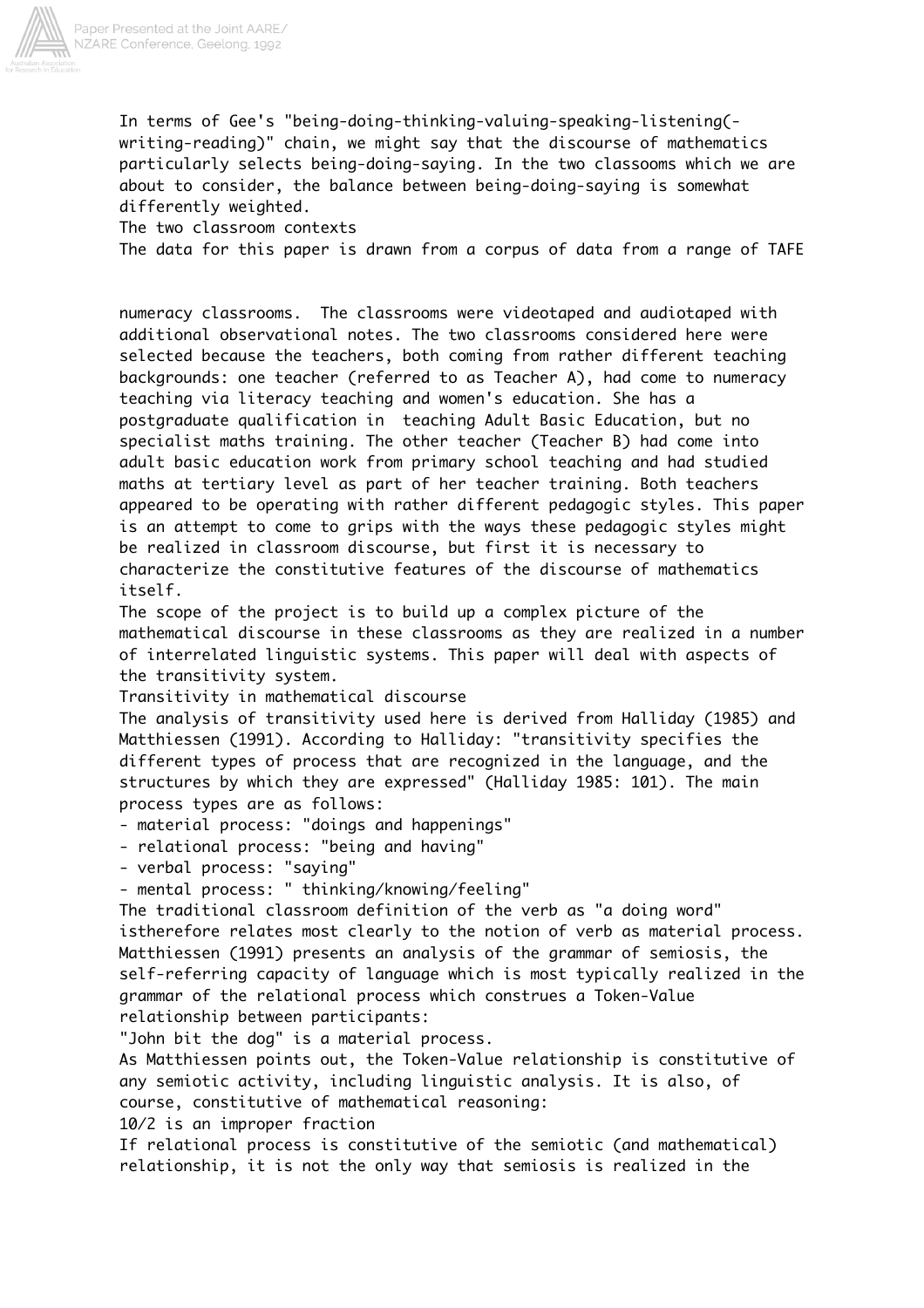

grammar. Mathiessen (1991) explores a variety of ways that semiotic motifs are dispersed through the grammar. For the purpose of this presentation we will focus on one other: the use of verbal process to enact semiosis. Verbal process can have a human subject as the principal participant: And here Jenny said you can change it into a fraction. In addition to the congruent human subject type of verbal process, Halliday points to a semiotic extension of the verbal process type to include "semiotic sources": entities that can themselves plausibly generate meanings (books, newspapers, reports and, as we shall see calculators, tape-measures and cash-registers). We have in fact already come across an example of this type of verbal process in the clause: and the register told me to give you fourteen cents change.

Transitivity in the classroom data We have already introduced informally some aspects of the typical transitivity choices of mathematical discourse above. Here we will do it more systematically using data from the two classrooms. Material process: mathematics as doing Material process is the process type which realizes mathematical operations: a series of transformations performed for example on numbers to achieve a given result: Take your whole number (writing x between the 2 and the 7) multiply it by the ss (pointing to the seven) the bottom number, so it becomes two lots of 7,'s14 and then add on the 3 (writing + next to the 3) (Classroom B)

"Take", "Multiply","Add" all specify mathematical operations as material processes. Relational process: mathematical meanings Given the discussion above on the grammar of semiosis, it makes as much sense in this context to talk of the semantic domain of intensive attributive relational process as "meaning" rather than "being". In the data cited above, we see the role of relational process in mathematical discourse as giving the "result" of a series of mathematical operations: it becomes two lots of 7 's 14

The grammar of relational process, expressing meanings, emphasizes mathematical practices as the production or creation of meanings. Expressing result as material process The grammar has resources for expressing result as material process: So you get 17 over 7 or indeed for skewing the congruence of the material process by making it into a relational process: What you've got is two whole pies So this is what you've actually got The material process typically construes mathematical practices as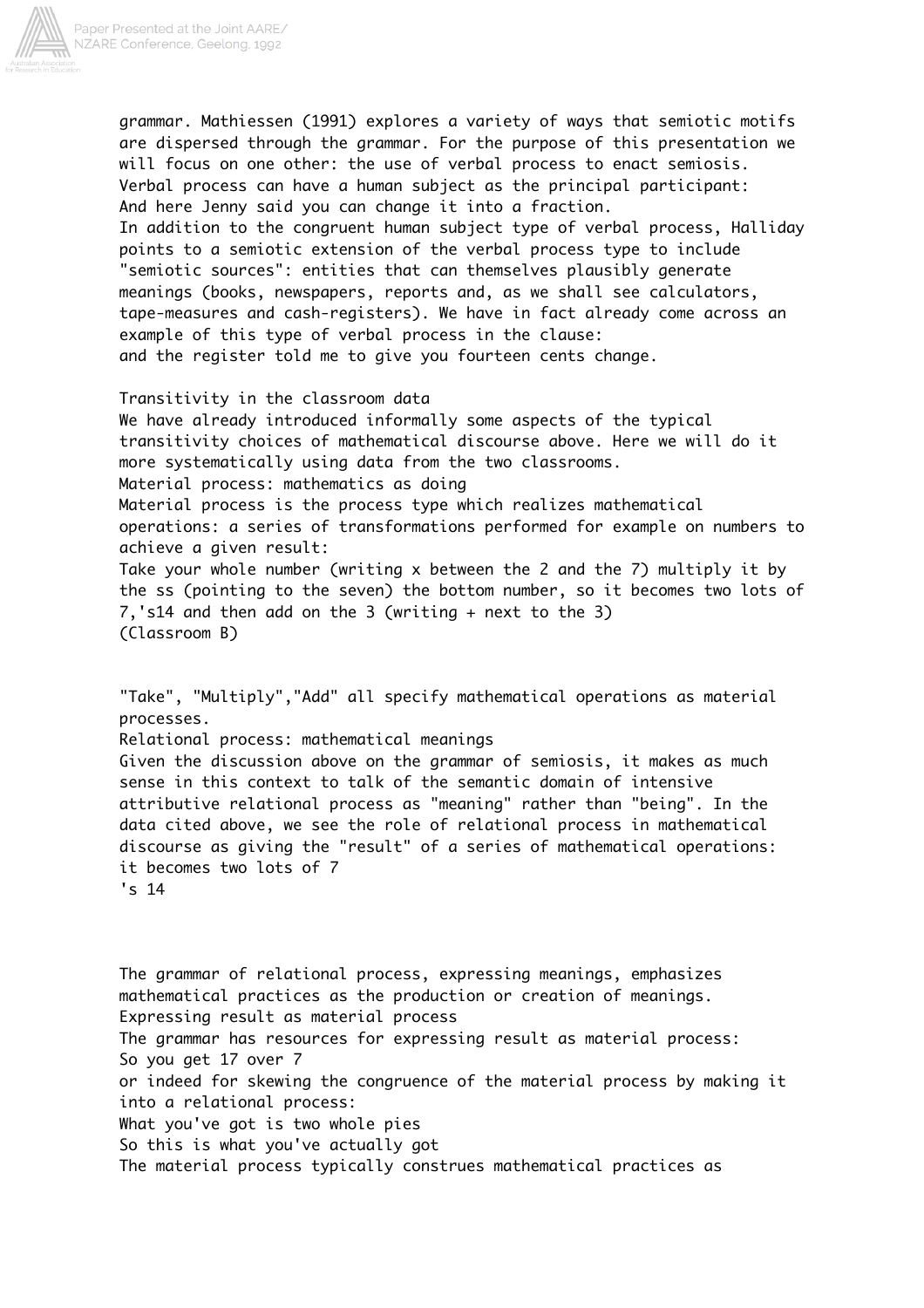

operations, performed by the mathematical subject who (as we shall see below) is also constructed in discourse.It construes mathematical practices as activity. The outcome of the activity is a result, which can be expressed as a meaning, so the interrelationship between doing and meaning emerges as a close one. However, when we look at the contrasting pedagogical styles of Teacher A and Teacher B, we will consider whether one dimension of this (certainly not the only one) is the extent to which mathematical practices are constructed in discourse as doing or meaning. In order to take this further we need to look at verbal process as the enactment of semiosis. Verbal process as the enactment of semiosis As we pointed out above, verbal process can have a human subject or a nonhuman semiotic source as principal participant. We will look at both categories in turn. Verbal process with a human subject as principal participant Ok, mathematically what Ruth and some of the others were doing, they - they were saying, what number will go into the top number and to the bottom (draws a circle round the 5 in 7/5) And you say (writing the dividing sign followed by 5 at the side of both the 7 and the 5 in 7/5) how many fives in five? (Classroom B) What Jenny said here is if you have a number after the point it is less than a whole And here Jenny said you can change it into a fraction (Classroom A) We are able to link these projections back to preceding discourse and compare them to the original utterances of the students: Ruth/ Five out of five is one and the two..you just (shrugs)...you can't do anything with it, so you just put it over five Diane/ There's two let so you then - you use the five as the bottom number, Jenny/ Decimals are usually where the point's in front T/ mm mm Jenny/ And you have numbers after it so it's not a whole number. Jenny/ Sometimes decimals can be - you can make a decimal into a fraction...you can change it What the teacher is doing in reporting the students' contributions is typical of what is traditionally known as "indirect speech reporting" in which the projected clause is a meaning not a wording. Both teachers are shifting the students contributions in the direction of mathematical discourse.(cf the similar use of the concept of discourse shift in Chapman 1992) A rather general marker of mathematical discourse, used by both teachers and students is in the pronoun selection in the clause: You say how many fives in five "You" here has a generic or generalizing reference, meaning not "you" the conversational partner, but anyone engaged in mathematical reasoning. What is at work here is the creation of the mathematical subject in discourse. Another indication of this shift is in the following: mathematically, what Ruth and some of the others were doing, they - they were saying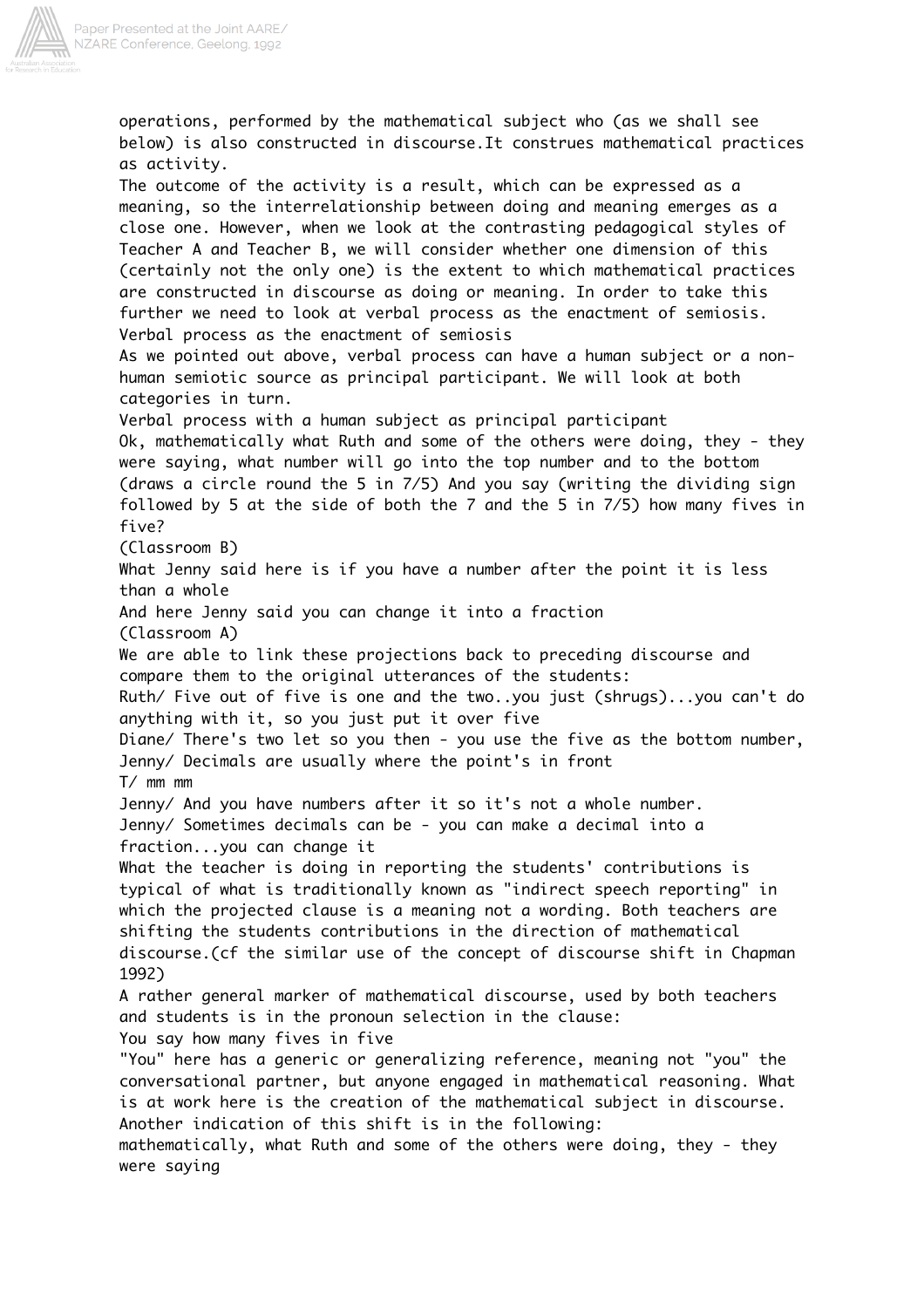

which can be glossed " as participants in a mathematical discourse community, what Ruth and some of the others were doing/saying was.......". The teacher's hesitation and reformulation of doing to saying reiterates the tension between mathematical practices as activity and meaning. The way in which the teacher reformulates the student's initial utterance

below is an illustration of the shift towards mathematical discourse. Jenny/ And you have numbers after it so it's not a whole number. What Jenny said here is if you have a number after the point it is less than a whole

Verbal process with non-human semiotic source as principal participant Whenever you're asked to actually divide a shape up. It's actually easier to do it like this (indicating the rectangle) Some people try and get fancy and divide it of into other shapes (gestures globe shapes). It gets very hard to keep them relatively equal in size. So tip number 1, if you get a question that says divide this shape up into fifths, this is one of the easier ways of doing it

(Classroom B)

There are two versions of this verbal process which projects a request. In the first the asker is elided, so that it could be either a human subject or a non human semiotic source. In the second the question itself is the principal participant.

So what do you do then when you get a sum that says a quarter plus a third? (Classroom B)

Again we see the "wording" feature of the "sum that says a quarter plus a third" which is clearly expressing a meaning projected by a semiotic source "the sum".

Both these examples are taken from Classroom B, where they are in fact relatively uncommon. Verbal process with non-human semiotic source as principal participant is much more typical currency in Classroom A and we will discuss the implications of this when we examine evidence for contrasting pedagogic styles in Classrooms A and B. All the process types considered so far are found in both classrooms and can be regarded, in their own ways, as constitutive of mathematical discourse, yet preliminary observations indicate that they are distributed in markedly diferent ways in each classroom and that Classroom B has an orientation to mathematical practices as action, reflected in relatively more frequent selection of material process, while classroom B has an orientation to mathematical practices as meaning making, reflected in the relatively more frequent selection of semiotic process.

this sheet here which just has the words decimals on it, I'd like you to have a look at them and talk among yourselves as a group.....Have a talk amongst yourselves and then see what it's telling you and see if you can answer...the questions, right?

(Classroom A)

Lyn/(pointing to what Susan has written) That's one tenth, this is two tenths, four tens -th Susan/ (laughs) Yes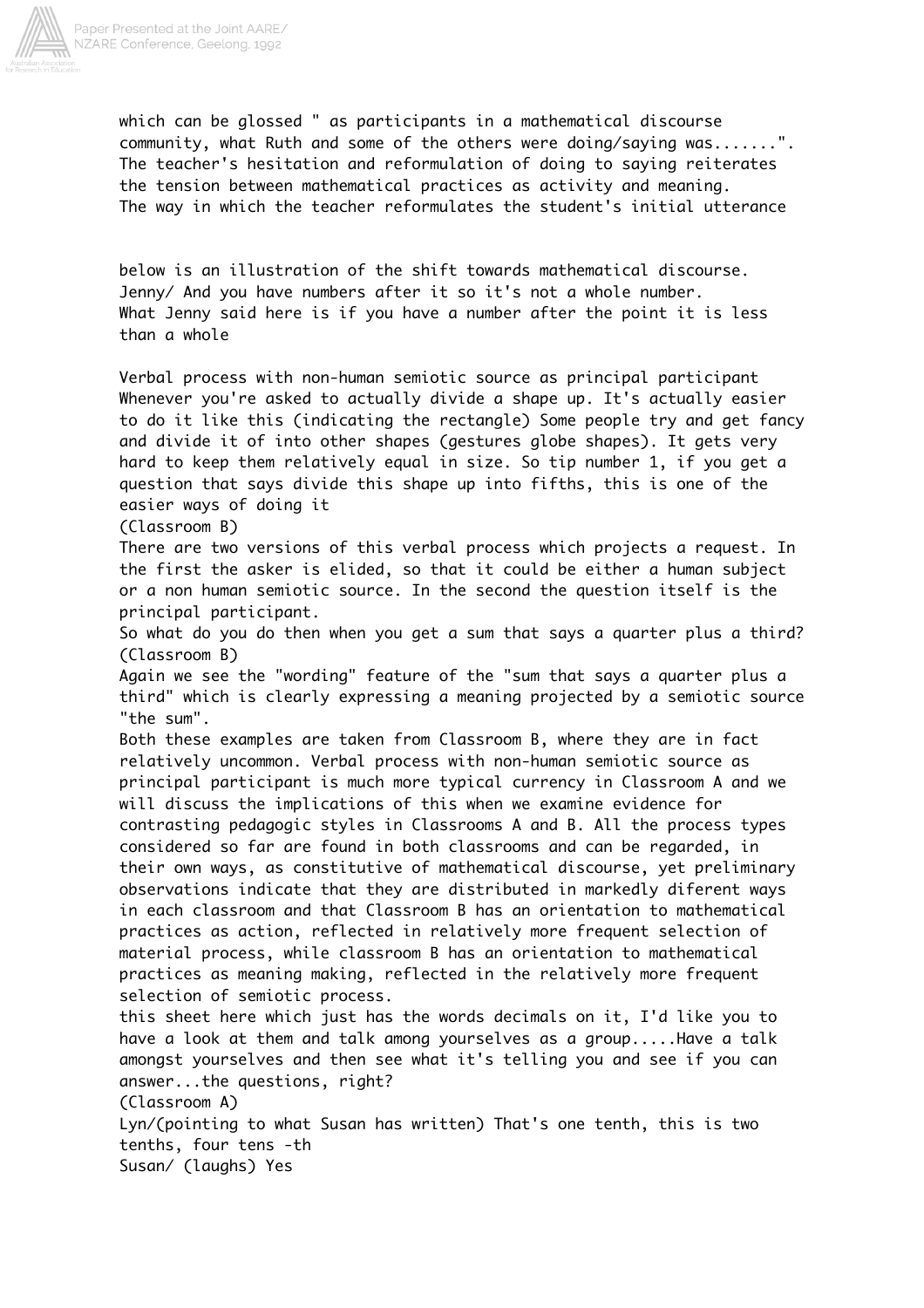

Lyn/ Allright so that says four tenths there Susan/ So here you go four, and here you go oh point four....and this one here is nine tenths (Classroom A) Lyn/ Because we done it in our heads...'cos we done it you know Kerry/ Because we had a go at working it out without using a calculator Lyn/ And if you do it back to front on here, it's like if you go ten divided by one you get the same answer for them both T/ Yes. because you're saying ten, I've got ten and I'm going to divide it by one, and what we're really saying I've got one, one tenth, so I have to divide the bottom part into the top part (gesturing with one forearm horizontal as the dividing line, indicating bottom into top with another hand). Because, when the bottom part of your fraction, which has a specific name, denominator (picking up a flat, pointing to it with a forefinger) the denominator at the bottom tells you how many parts you cut your fraction into (making a circular movement over the surface of the flat). Allright? And the numerator(holds a long in the air above the flat) which is the part at the top, tells you how many pieces you pick up, or how many parts of it you shade in. (Classroom A)

The first three examples of verbal process in this text (incuding an example of non-standard "go") have human subjects In the final two, which count as attempts to explain the function of the numerator and the

denominator, albeit within the frame of the current activity, the numerator and the denominator themselves are the semiotic sources.

This type of verbal process is relatively common in Classroom A discourse, certainly as compared to its occurrence in Classroom B discourse. Here are some other instances:

On the bottom of one of your worksheets it talked about using your calculator, Ok? And it says use the calculator to find one tenth and it gives you all the instructions, it says one divided by ten equals?

T/so, when you just see that, it looks as if its hieroglyphic so that's very difficult to do, but what they've basically said is I've taken a part of the tape measure and part of it says this is the whole number the metre and the rest of it is divided into metres, part of the metre and remember the decimal (pointing to decimal point on board) is talking about part, the part.

(Classroom A)

These extracts show a rather rich semiotic texture achieved by the use of verbal process, projecting both wording and meaning. The use of semiotic sources to project wordings and meanings in this way make decimal points, nominators and denominators mean (in the active sense that Halliday has made current) and that meaning is enacted by making them say, tell, talk.it.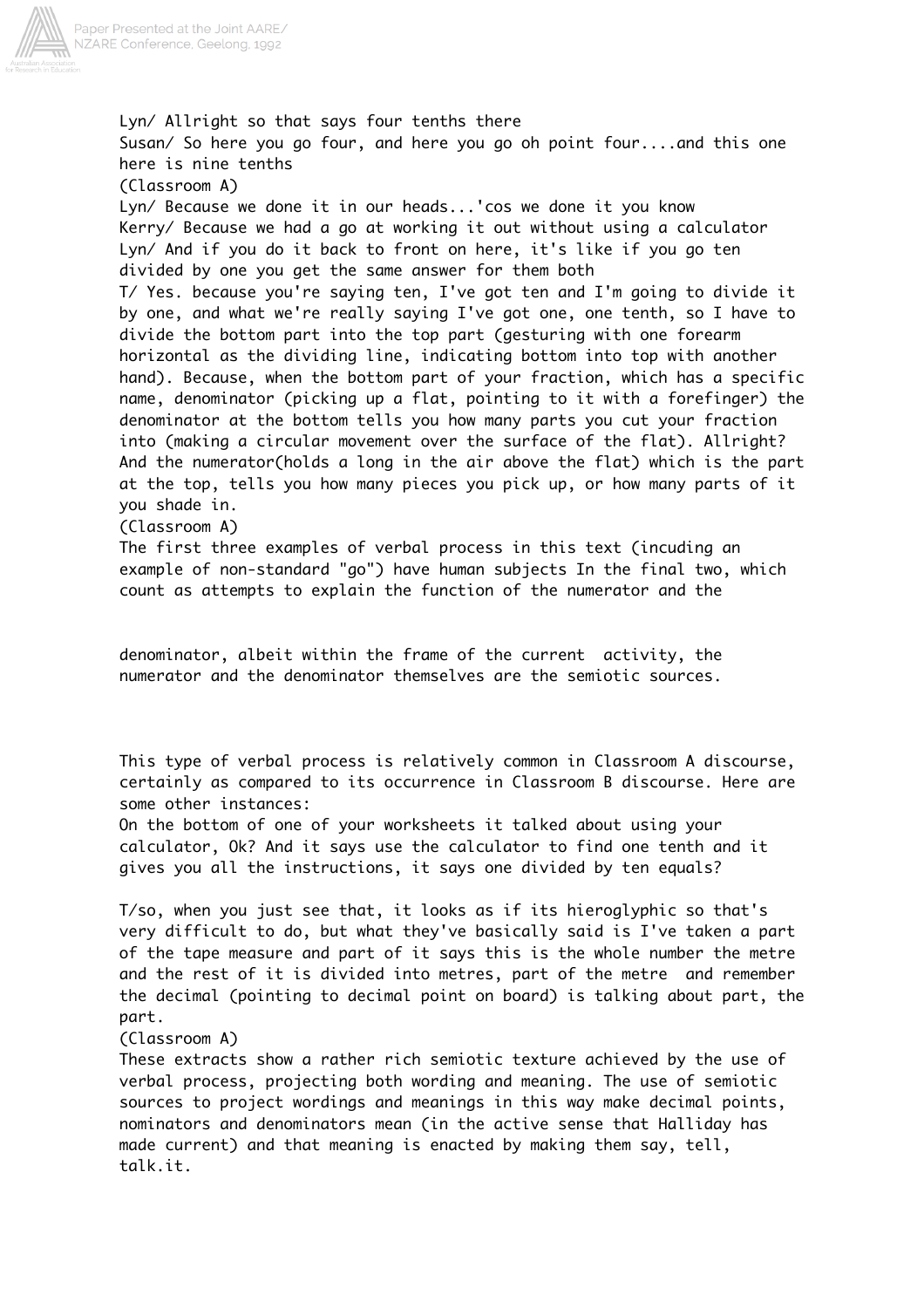

Transitivity choice as evidence of contrasting pedagogical style It was suggested at the beginning of this paper that the two teachers selected for analysis had rather different and contrasting pedagogical styles. The linguistic analysis presented was designed to describe the typical transitivity choices of mathematical discourse in general and to provide the basis for a systematic comparison of transitivity choices in the two classrooms to see if differential selection from the transitivity system could account for some aspects of pedagogical style. The dimensions of pedagogical style selected were on one hand a pedagogical style that emphasized mathematical practices as activity and on the other a pedagogical that emphasized mathematical practices as meaning construction. It is important, however to remember that the dimensions of activity and meaning construction are basically complementary and that differences in pedagogic style and classroom discourse are therefore likely to be differences in emphasis rather than absolute differences. We have already seen how the Classroom A and B teachers contrast in the quantity and type of semiotic process evident in their discourse. We will conclude by looking at similarities and differences in the way they approach: a) the definition of the terms "numerator" and "denominator" b) discourse concerning the use of the calculator. Defining "numerator" and "denominator" T/the denominator at the bottom tells you how many parts you cut your fraction into (making a circular movement over the surface of the flat). Allright? And the numerator(holds a long in the air above the flat) which is the part at the top, tells you how many pieces you pick up, or how many parts of it you shade in. (Classroom A) The Classroom A teacher defines "denominator" and "numerator" semiotically as meaning which is projected from the terms as semiotic source. The projection is however highly contextualized into the ongoing situation (a diagram showing the division of a rectangle into ten equal parts). These count as definitions, but they are definitions that are highly context bound. Jenny/ (to Warren) She got - and she said the top one (points to the numerator she wrote which Warren is holding) is how many (points to several red halves in the line) ...thing and the bottom one (points to denominator) is what it is (Classroom A) Jenny's definition is framed in terms of relational process. She does not use the terms numerator/denominator, but rather top one/bottom one. T/You need to say what number will go into the top number and also in the bottom number...and do that as a divide. So the first one says 8 over 16. (Classroom B) The Classroom B teacher uses top number/ bottom number virtually

throughout, but is drawn to a definition of numerator/denominator by their appearance on a work sheet:

T/ Anyway up in the heading here, there is a word that you don't know. Does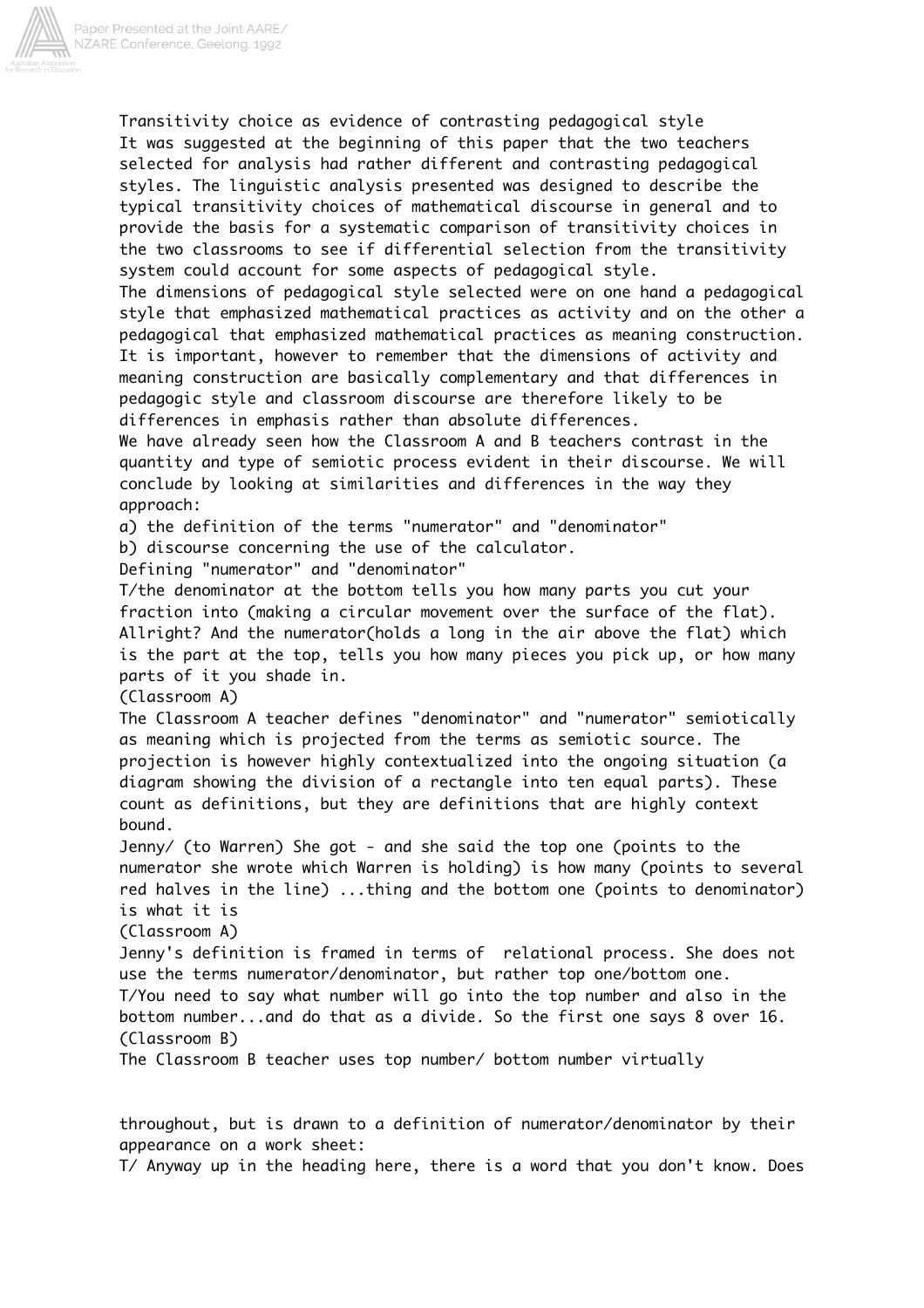

it make any sense to anybody? Do you know what a denominator is? SS/ Yeah the bottom number. The bottom of the fraction. T/ Oh well, that was easy then. Ok what's the top number of a fraction? SS/ Numerator. This definition is jointly constructed by teacher and students (who know the meaning of the words). they are also of the relational process type. Using the calculator Earlier in this paper we discerned two different, if complementary orientations to meaning with regard to mathematical practices. The first constructs mathematical practices as the production or creation of meanings, the second constructs mathematical practices as activity. We argue that in the realization of the first orientation to meaning, the role of semiotic process will be qualitatively and quantitatively greater, while in the second, material process will be foregrounded. The following extracts from Classroom B and Classroom A discourse focus on the use of calculators. We will examine them to see the ways that the two teachers construct interactions with the calculator, paying particular attention to the role of material process and the quality and quantity of semiotic process. For clarity of presentation material process is marked in bold, semiotic process in italics. For further clarification semiotic process that is realized as verbal process (the enactment of semiosis) is marked in underlined italics.. Mental process is marked by outline. T/ People if you're using your calculator, and you want an answer in a fraction, you must use the fraction button in your question. If you don't, you'll end up with a decimal answer and it won't make sense. (Classroom B) In the above extract, Teacher B is giving instructions in the use of the calculator. In a sense it is all about semiosis and there are a series of explicit mentions of semiotic items , such as ("an answer in a fraction"..........."question"................."a decimal answer"..............."make sense") yet throughout, material process is also foregrounded ("using"........"use"........."end up with"). The overall effect of this is to construe semiotic process as material process, in a manner reminiscent of the way that speech act theory is characterized as "doing things with words". This effect is achieved through a combination of lexical items referring to speech act functions (question/answer) with material process verbs (use/end up with). Teacher B concludes the above extract with the phrase "it (i.e. the decimal answer) won't make sense" which occurs frequently in her discourse glossing as it were the semiotic underpinning of the mathematical practices. In contrast Teacher B tends to enact semiosis with utterances like " see what its telling you". In other words both teachers have a commitment to mathematical practices as meaning making, but this is realized in rather different ways in their discourse. The differences between these classrooms are differences of emphasis or degree rather than absolute differences. In the following extracts the material process orientation of Teacher B's instructions on the use of the calculator come through very clearly. The emphasis is on the mechanical operations which produce meanings, rather than the meanings themselves.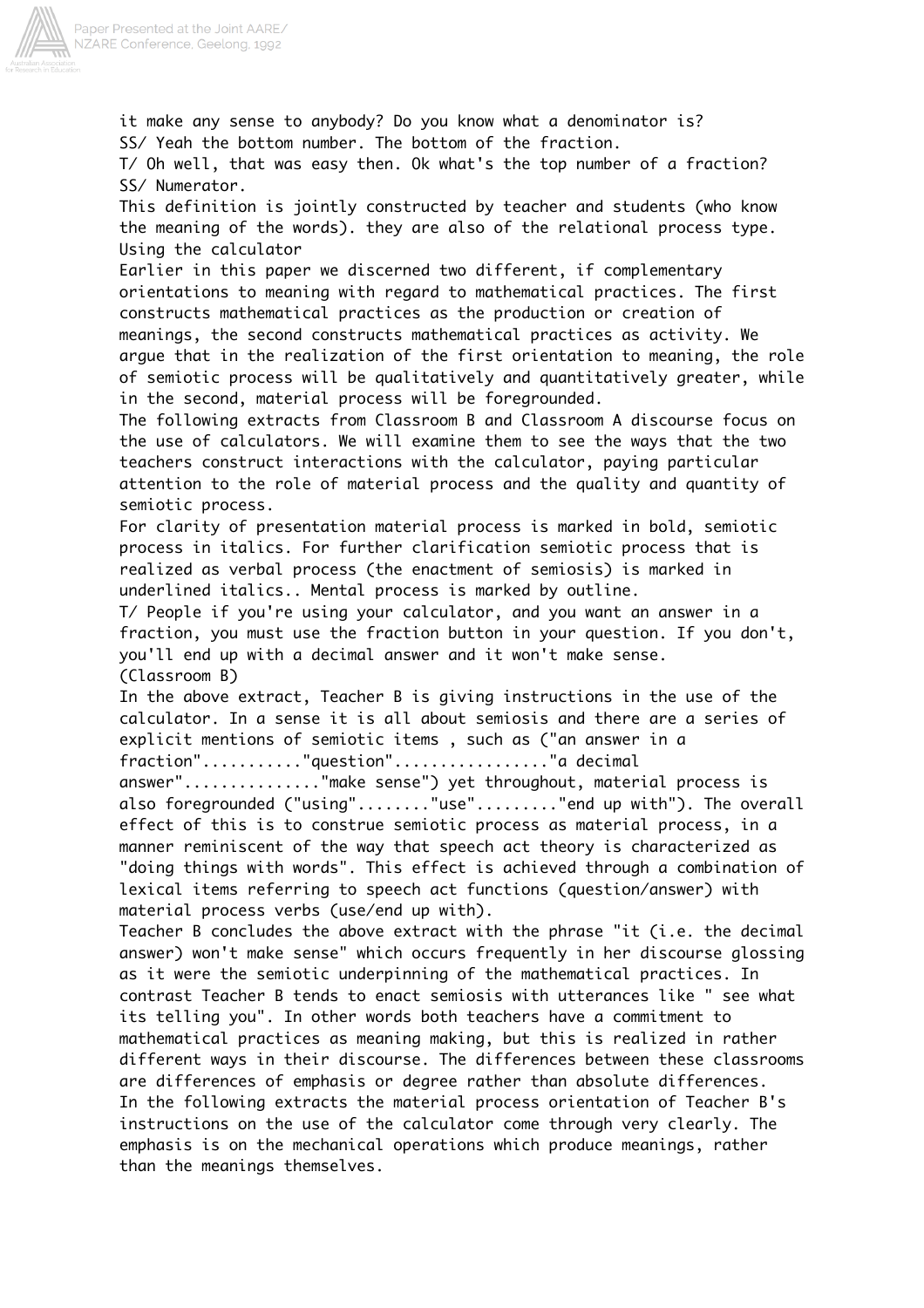

T/ Four eights are 32. How would you do it on your calculator? S/ You just put the 20 32 and you calculate and you press equals and it comes out. T/ Twenty, your fraction button S/ Yes T/ Which is the a over c button S/ And then thirty two T/ Thirty two S/ Then equals T/ Then equals S/ And the answer comes T/ And it will actually show the answer for you. Ok? Try doing that with your calculator. Right? Twenty, fraction button, thirty two and then equals

(Classroom B)

T/ When you're doing fractions that have got more than 3 numbers at the bottom, the calculator won't accept it. So, therefore, you need to try and break your sum down at least one step before you put it into the calculator. You can either put it in straight like this (lalling, indicating the button sequence for 9/27 x 3/72) it will do this for you, but if you try and punch just this in (indicating 27/1944) to get it to break down in the calculator the calculator will not accept one nine four four

(Classroom B)

In contrast to the Classroom B extracts, the Classroom A teacher embeds the procedural activity of showing students how to complete a worksheet with a number of clauses in which verbal process is attributed to a semiotic source: the worksheet.

T/ On the bottom of one of the worksheets it talked about using your calculator, ok? And it says use the calculator to find one tenth and it gives you all the instructions, it says one divided by ten equals? Gay/ ( ) one. I did it wrong.

T/ Wait (looking at her calculator) no, you didn't do it wrong. Kerry/ Oh point one

Gay/ Oh, oh point one T/ Oh point one, ok? So, use - do all of those ones and see what happens Gay/ So we write it down the same as it comes up on the calculator? T/ Write down what it comes up on the calculator and then we'll talk about what's going on. (murmuring) (Classroom A) Teacher A's discourse juxtaposes the material process + speech act function reference of: it gives you all the instructions which we noted in the discourse of Teacher B, with the subsequent enactment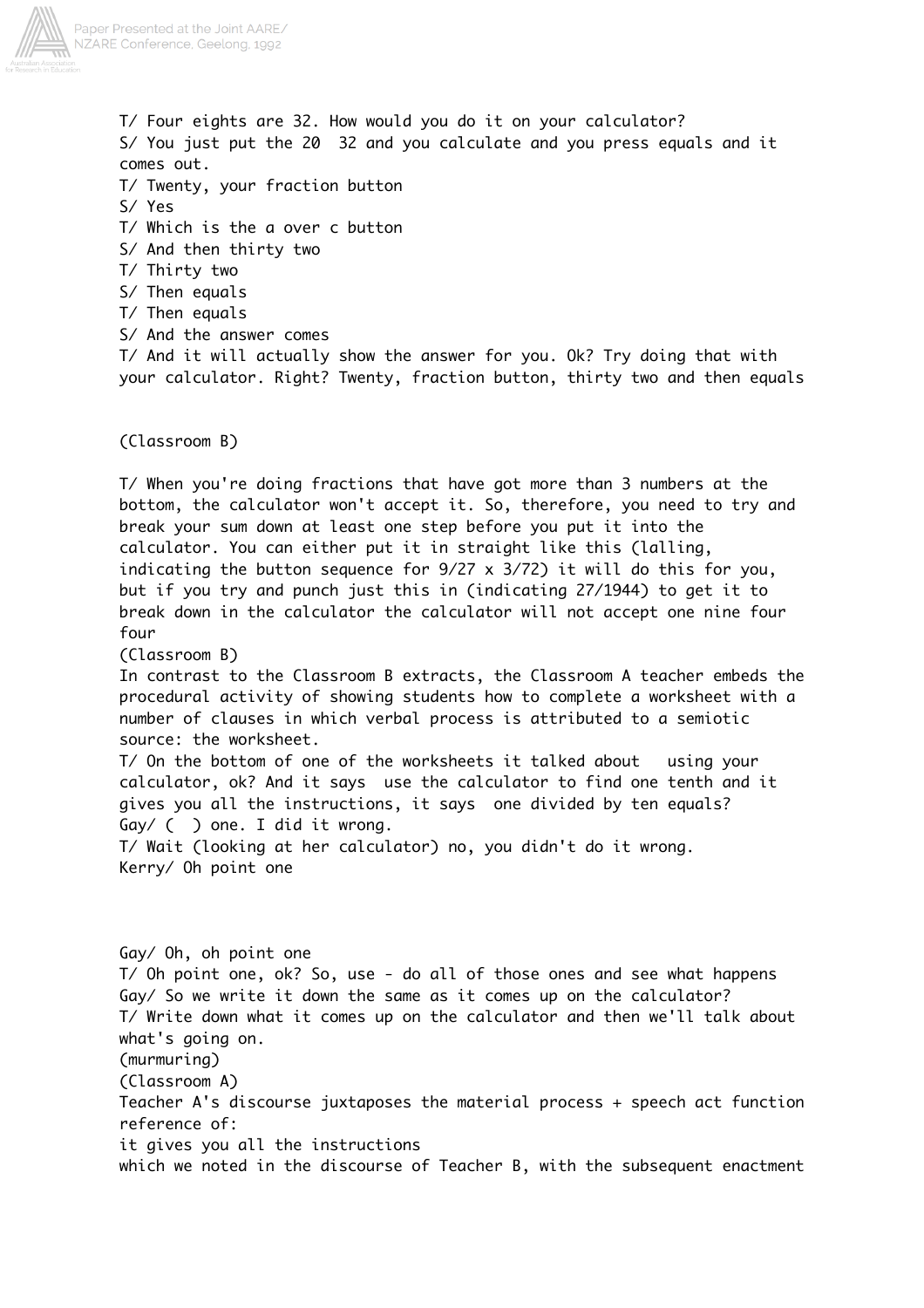

of semiosis, in which the worksheet is made to speak: it says one divided by ten equals?

The above extracts seem to confirm the different orientation towards mathematical practices in the discourse of Teacher A and Teacher B. Teacher A is likely to "semioticize" even a brief procedural activity like a worksheet, by dramatizing the procedures with the worksheet as semiotic source. Teacher B on the other hand shows a distinct preference for material process and, even when the field of discourse is highly semiotic, (i.e. questioning the calculator and getting answers), uses the resources of the grammar to highlight the "doing things with words" dimension of verbal process, to "materialize" verbal process as it were. Some preliminary observations on the distribution of process types in the data

The above remarks are derived from a qualitative analysis of features of the classroom discourse. It will be noted that another process type typical of mathematical discourse is not considered here: mental process, in particular perception "seeing" and cognition "thinking.

It was also noted that all process types featured in both classrooms, the apparent difference being the frequency of occurrence. Thus, for example, verbal process with a semiotic source as sayer crops up half a dozen times in Classroom B, whereas it is a much more recurrent feature in Classroom A. Preliminary observations would indicate that material process ("doing") is by far the most common process type in both classrooms, followed by relational process ("meaning"). Verbal process, seen as enactment of semiosis would be a key variable in differentiating between the pedagogic styles and classroom discourses of the two settings, both in terms of quantity (The Classroom A teacher using more tokens of verbal process than the Classroom B teacher) and also in terms of quality (The classroom A teacher using a wider range of resources to enact semiosis.) In addition the Classroom B teacher has a tendency to "materialize" semiotic reference with a combination of material process and lexis referring to speech act functions.

Both teachers make explicit commitment to mathematical practices as meaning making, but again in rather different ways. The classroom A teacher typically enacts semiosis, "see what it's telling you" , while the classroom B teacher emphasizes mathematical practices as activity, glossed with the promise that "it'll make sense". Conclusion

At the beginning of this paper we pointed to definitions of literacy that subsumed numeracy, arguing instead for definitions of literacy and numeracy that emphasize both continuities and discontinuities, similarity and difference. The data discussed in this paper should make clear that engaging in mathematical reasoning involves complex uses of language which are constitutive in the sense that you couldn't engage in mathematical practices without them. It is this that we term mathematical discourse. The learners in both classrooms were engaged in an apprenticeship in this discourse.

In addition, a close examination of the linguistic texture of the discourse in the two classrooms revealed systematic differences in their orientation to mathematical practices. In Classroom A there was a quantitatively and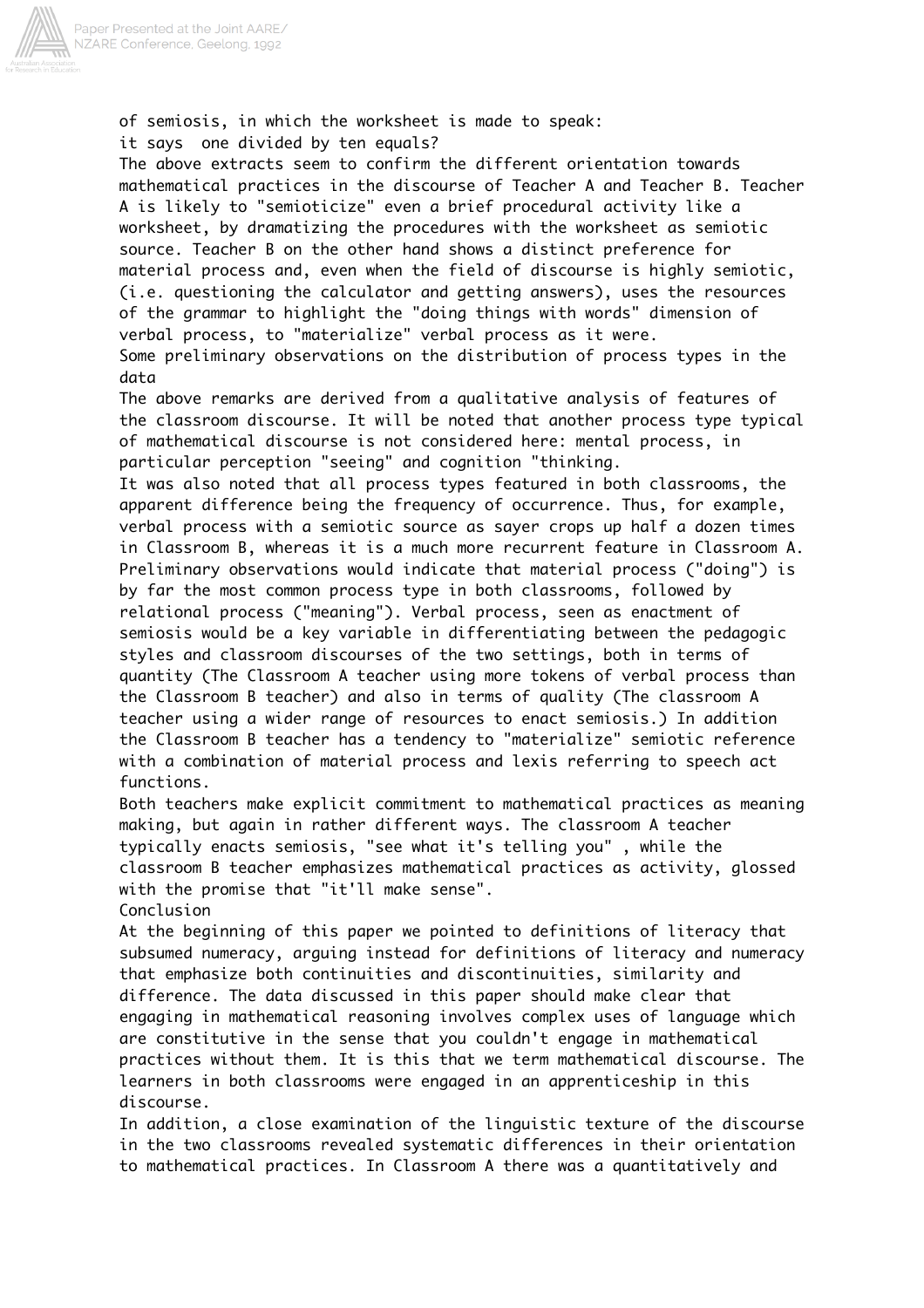

qualitatively greater emphasis on mathematical practices as the creation/construction of meanings. In Classroom B there was a greater emphasis on mathematical practices as activity. We would therefore argue that different orientations to maths as activity or meaning-making may be

an important dimension of pedagogical style.and ideological position. A fuller understanding of how these classrooms are constructed in discourse will depend on other analyses of the data currently being carried out, looking at features such as exchange structure, the schematic structure of the classroom discourse, the creation and maintenance of interpersonal relations, the interrelationship of spoken and written language with the visual semiotics of diagrams and mathematical symbol systems. However, the analysis of transitivity choices in classroom discourse has provided clear evidence of some of the constitutive features of mathematical discourse and some initial indications of rather distinctive orientations to mathematical practices.

## References

Adelman, C. (ed) (1981) Uttering Muttering. London: Grant McIntyre. Brumfit, C. (1989) 'Two Comments on the British Association for Applied Linguistics/Linguistics Association of Great Britain debate on Kingman'. In J. Bourne & T. Bloor (eds.) Kingman & the Linguists. BAAL/LAGB Committee for Linguistics in Education. Chapman, A. (1992) Language Practices in School Mathematics: a social semiotic perspective. Unpublished PhD thesis Murdoch University. Chapman A. & A. Lee (1990) 'Rethinking Literacy and Numeracy'. Australian Journal of Education, Vol 34, No.3, 277-289. Christie, F. (ed) (1990) Literacy for a Changing World. Melbourne: ACER. Cook-Gumperz, J. (ed) The Social Construction of Literacy. Cambridge: Cambridge University Press. Eggins, S. (1991) Keeping the Conversation Going: a systemic-functional analysis of conversational structure in casual sustained talk. Unpublished PhD thesis, University of Sydney. Ellerton, N.F. & M.A. Clements (1990) ' Language Factors in Mathematics Learning: a review.' In K. Milton & H. McCann (eds.) Report of the Thirteenth Biennial Conference of the Australian Association of Mathematics Teachers. Hobart: Mathematical Association of Tasmania. Foucault, M. (1972) The Archaeology of Knowledge. London: Tavistock. Gee, J. (1990) Social Linguistics and Literacies: ideology in discourses. Basingstoke: Falmer Press. Grant, A, (1991) Adults Using Literacy in Groups. Report on national level research project. National Policy on Languages, Adult Literacy Action Campaign. Green, J. & C. Wallat (1980) Ethnography and Language in Educational Settings. Norwood, NJ: ABLEX. Halliday, M.A.K. (1985) An Introduction to Functional Grammar. London: Arnold.

Heath, S.B. (1978) Teacher Talk: language in the classroom. Centre for Applied Linguistics, Arlington, Va.